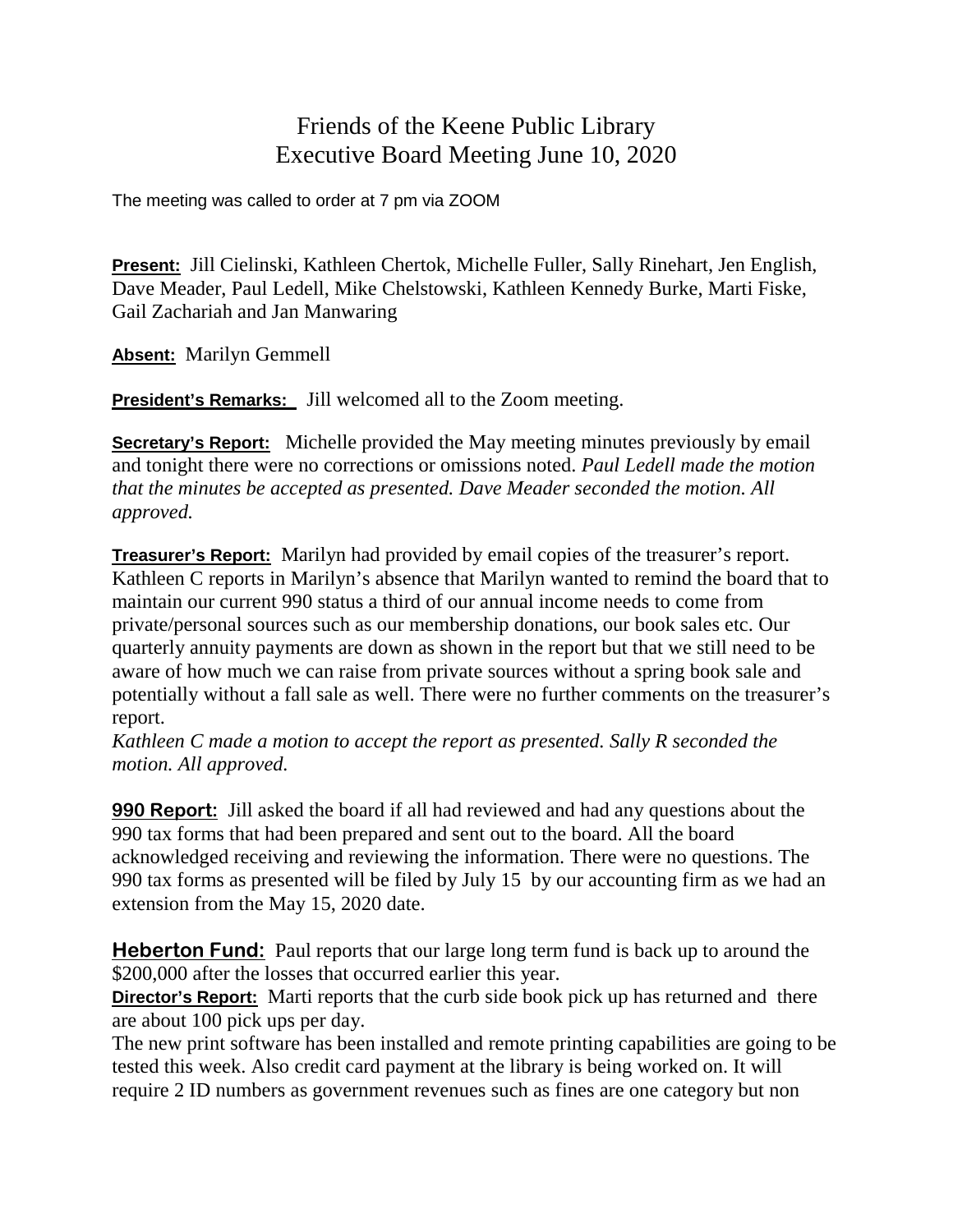government revenue sources such as printing would require a separate ID. The hope is by August 1st to have this operational. Also when the color printing software is operational that will bring in more revenue.

Finally she reports that the projects of inventory of non fiction and culling of the fiction areas are complete.

She notes there are still 4-5 staff furloughed.

Gail reports that the summer online programing starts next week. She states they have purchased new adult scavenger hunt software that the Friends might also use for a fundraising event.

Finally she notes that the library will participate in a lunch program that will be to "pick up and go " vs "eat in" with both The Community Kitchen and then with Southwest Community Services.

*Trustees Report:* KKB reports that the Trustees held a zoom meeting on 5/26. She notes that the Trustees felt that the budget presentation made by Marti to the City Council was excellent. The City Council will be making recommendations in writing if they feel there are any changes/reductions to that proposal by next week.

The Trustee policy committee will be working on new policies related to the COVID situation.

It was noted that the library seed program was very popular and successful this year.

A question was posed regarding the assistant director position to which Marti responded. There is only one final candidate left for the position as a second person withdrew. Interviews with the library staff still need to happen before any decision can be made.

**Book Sale Committee:** Kathleen reports that the book sale committee met last week via zoom and is recommending to the board that the October book sale be canceled. The board briefly discussed the issue of going forward with a sale given the logistics involved related to COVID 19 and was in agreement that the sale be canceled. Appropriate measures will be taken to announce this decision to the public. There are no donations being accepted and no plan to return to accepting donation at this time. A discussion was had about potential other means of fund raising and it was decided, though a long shot, to put in an application to the 100+ Women Who Care of Cheshire County. Jill will pursue filing an application.